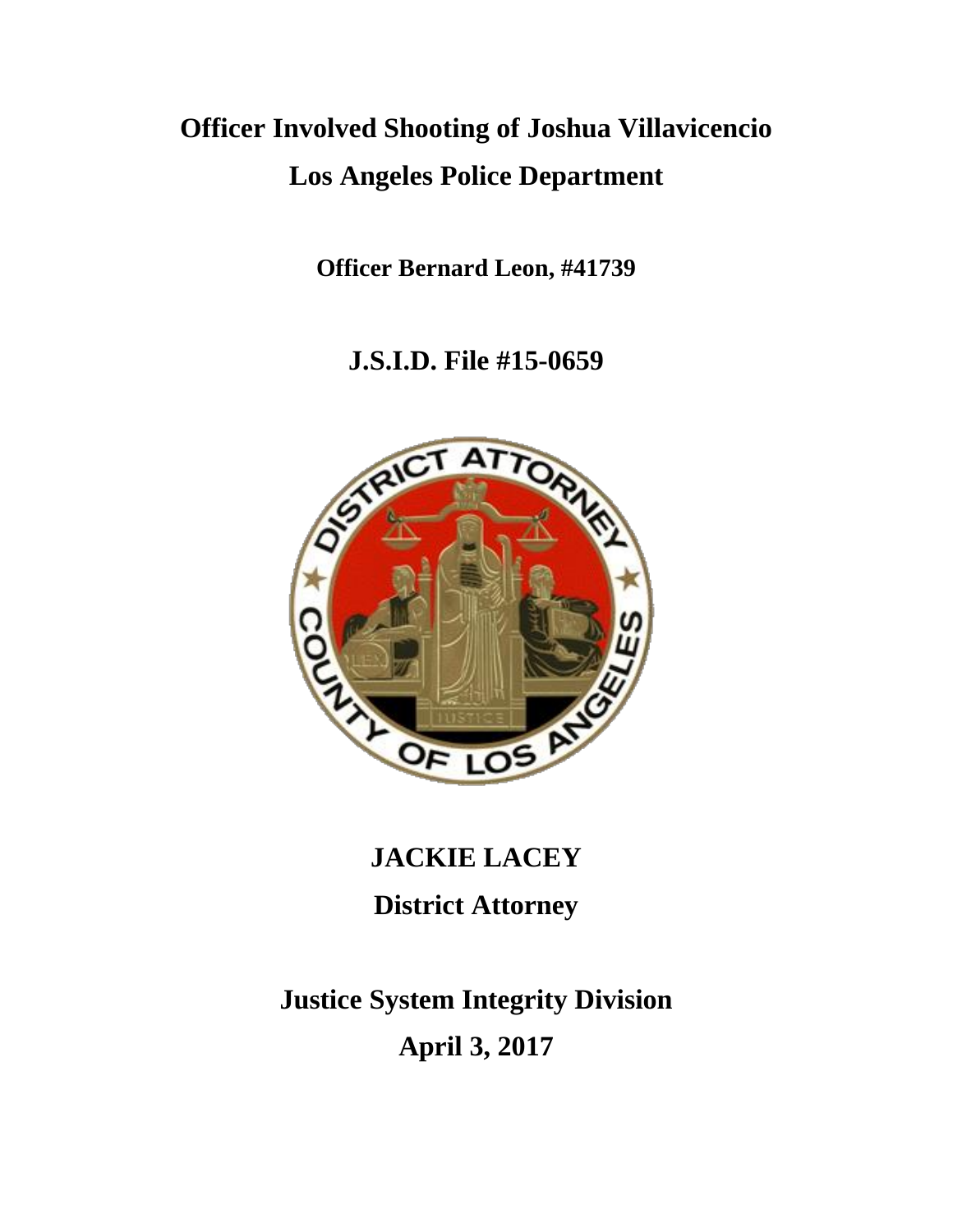### **MEMORANDUM**

- TO: COMMANDER ROBERT A. LOPEZ Los Angeles Police Department Force Investigation Division 100 West First Street, Suite 431 Los Angeles, California 90012 FROM: JUSTICE SYSTEM INTEGRITY DIVISION Los Angeles County District Attorney's Office SUBJECT: Officer Involved Shooting of Joshua Villavicencio J.S.I.D. File #15-0659 F.I.D. File #F095-15
- DATE: April 3, 2017

The Justice System Integrity Division of the Los Angeles County District Attorney's Office has completed its review of the December 14, 2015, non-fatal shooting of Joshua Villavicencio by off-duty Los Angeles Police Department (LAPD) Officer Bernard Leon. It is our conclusion that Officer Leon acted in lawful self-defense at the time he fired his weapon.

The District Attorney's Command Center was notified of this shooting on December 14, 2015 at 3:56 a.m. The District Attorney Response Team responded and was given a briefing and walkthrough of the scene.

The following analysis is based on reports submitted to our office by Lieutenant Jeffrey Wenninger of the LAPD Force Investigation Division (FID). Officer Leon's compelled statement was considered in this analysis.

#### **FACTUAL ANALYSIS**

On December 14, 2015, at approximately 2:40 a.m., off-duty LAPD Officer Bernard Leon was at his residence in the City of Los Angeles.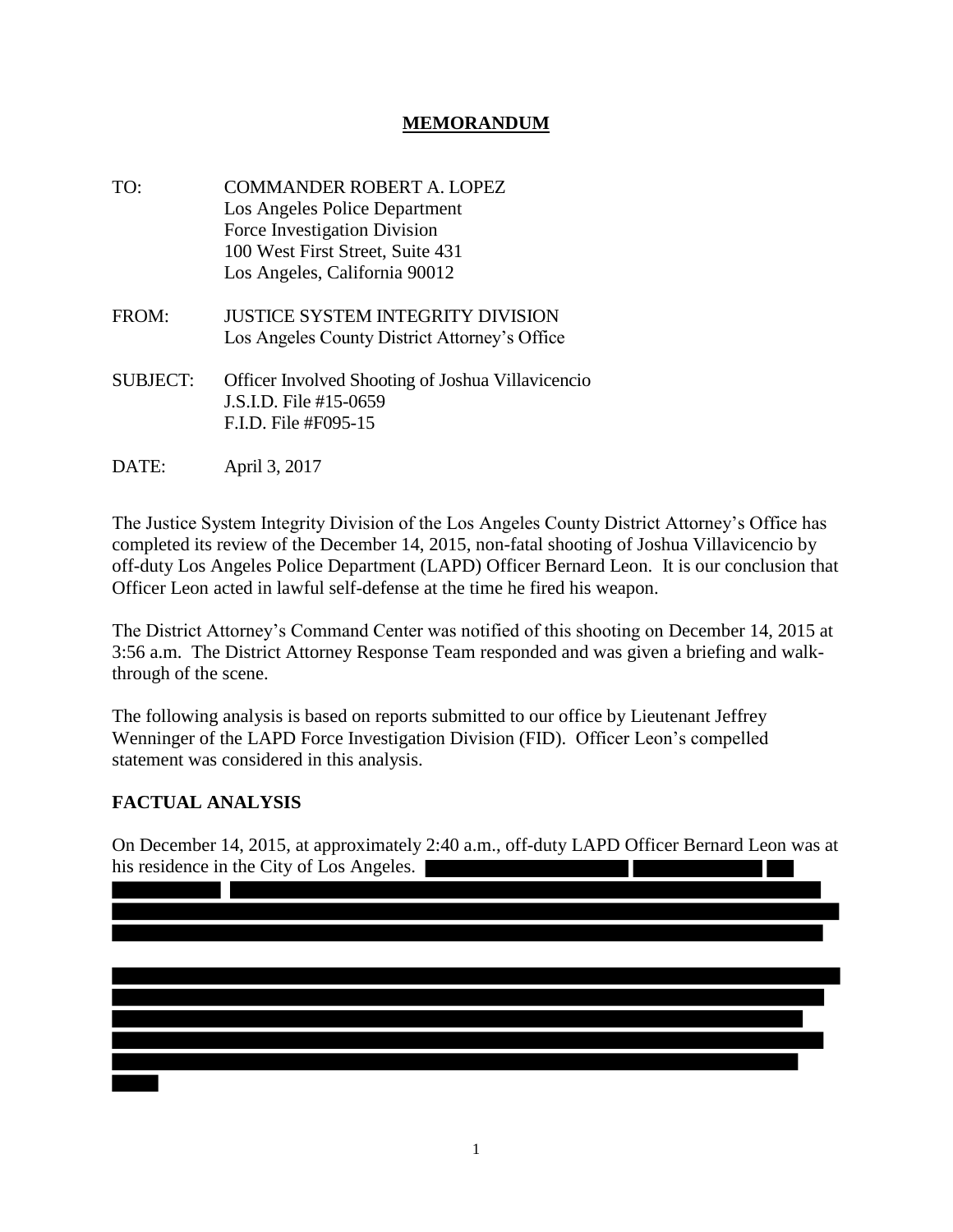

Leon called 9-1-1 and reached a CHP dispatcher. He stated, "I'm an off-duty officer. I just had an officer involved shooting off duty…I got robbed at gunpoint." After being transferred to an LAPD dispatcher, Leon further stated that Villavicencio tried stealing his car and was unconscious, suffering from gunshot wounds to his chest. Leon could be heard on the 9-1-1 recording stating, "If you go for the gun, I will shoot you again."

Leon remained with Villavicencio until the responding officers arrived. Villavicencio was eventually transported to Huntington Memorial Hospital where he was treated for non-fatal gunshot wounds to his right armpit, right arm, right side of his neck, and left upper front and rear torso.

Villavicencio's firearm, a .40 caliber Smith and Wesson semiautomatic pistol, was recovered from the street at the location of the shooting.<sup>1</sup> Biological samples were obtained from the firearm for DNA analysis. DNA obtained from the magazine was found to be consistent with the DNA profile of Villavicencio. In addition, a .40 caliber expended cartridge case was recovered from the scene and ballistics testing determined that it was fired from Villavicencio's pistol.<sup>2</sup>

### **LEGAL ANALYSIS**

According to the law in California, a person acted in lawful self-defense or defense of another if (1) he reasonably believed that he or someone else was in imminent danger of being killed or suffering great bodily injury and (2) he reasonably believed that the immediate use of deadly force was necessary to defend against that danger. If the person's beliefs were reasonable, the danger does not need to have actually existed. CALCRIM No. 505.

The evidence examined in this investigation shows that Villavicencio attempted to carjack Leon while Leon was standing at his vehicle outside his residence at 2:40 a.m. There were no other persons in the area at the time. Villavicencio was pointing a gun at Leon causing Leon to reasonably believe that Villavicencio would shoot and kill him.

 $\overline{\phantom{a}}$ <sup>1</sup> Department of Justice records indicated that the firearm was reported stolen in February 2012.

<sup>&</sup>lt;sup>2</sup> On December 16, 2015, the Los Angeles County District Attorney's Office, Crimes Against Peace Officers Section, charged Villavicencio with one count of Penal Code section 664/215, attempted carjacking, and one count of 29800(a)(1), possession of firearm by a felon, in case number BA442244. The matter is currently in the pre-trial stage of proceedings.